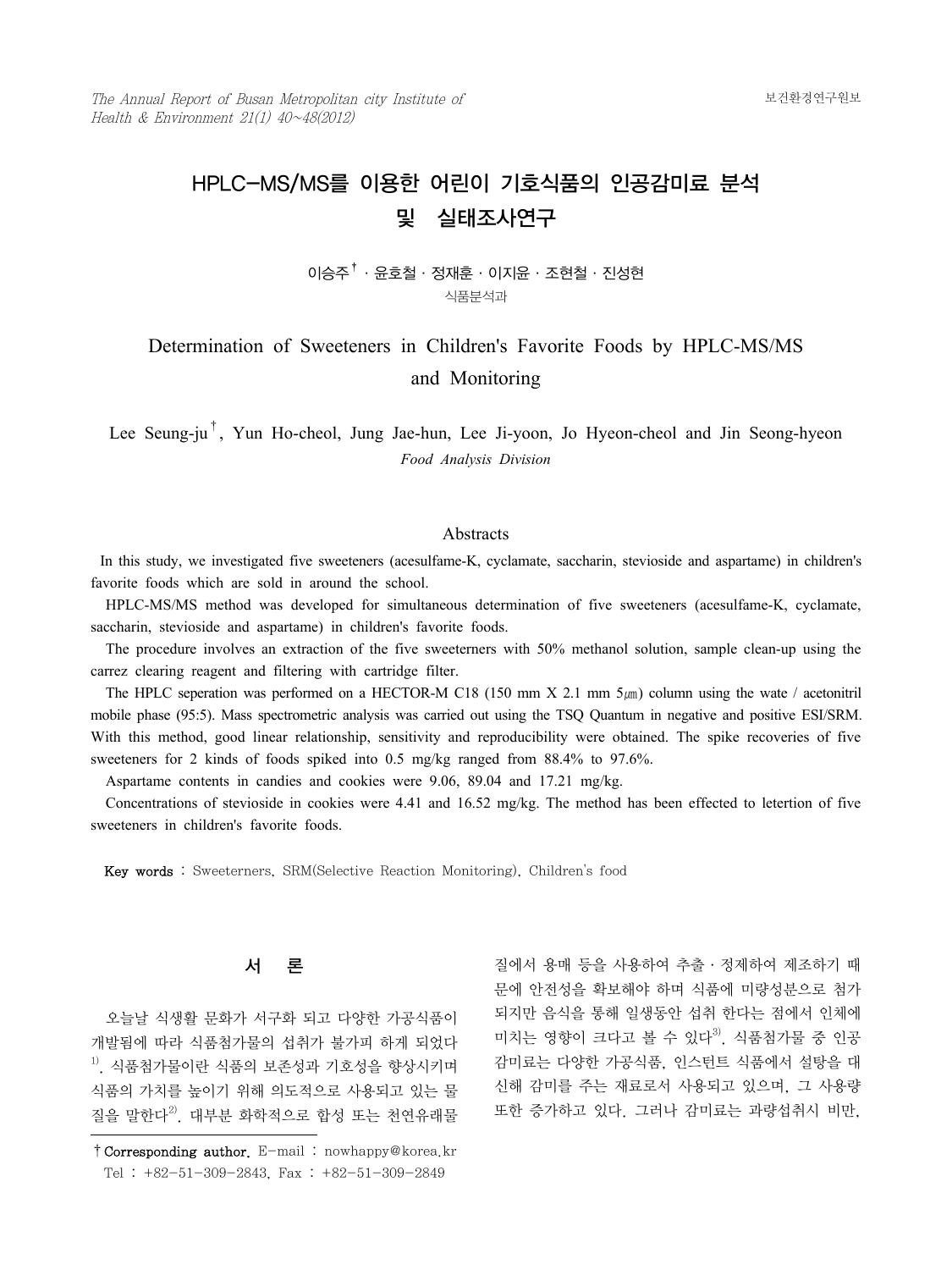당뇨병, 동맥경화, 충치, 심장질환등의 발병과 깊은 상관 관계를 갖고 있어 소비자의 관심이 날로 증가되고 있다<sup>4)</sup>. 식품의약품 안전청은 인공감미료의 안전성 확보를 위하여 국제식량농업기구/세계보건기구 합동 식품 첨가물 자문 위원회에서 정하는 일일섭취허용량을 기초로 인공감미료 의 종류와 첨가물을 관리하고 있다<sup>5)</sup>. 최근에는 식품에 대 한 이해가 부족한 어린이들이 건강을 고려하여 식품을 선 택할 수 있도록 신호등 표시 등 다양한 표시방법의 개발 이나 안전한 식품 환경을 조성하려는 노력이 전세계적으 로 확산되고 있으며 어린이 기호 식품의 수입도 증가되고 있어 식품첨가물 사용에 대한 안전성 문제가 지속적으로 대두되고 있다 $^{6-7}$ . 현재 일반가공식품을 대상으로 인공감 미료에 대한 섭취량 조사가 수행되고 있으나 학교주변에 서 판매되는 어린이 기호식품의 인공감미료 함유현황에 대한 조사는 부족한 실정이다. 이러한 첨가물의 사용은 필요에 의하여 사용하는 것이므로 그 종류와 사용량을 준 수하여 안전한 가공식품을 소비자에게 제공하여야 하며 인체에 유해한 감미료 사용여부에 대한 감시가 필요하다. 현재 우리나라에서 식품첨가물로 허용된 감미료는 삭카린 나트륨, 아스파탐, 아세설팜칼륨 및 수크랄로스 등이 있 으며 현행 식품 첨가물 공전에서는 사용대상 식품과 그 사용량을 엄격히 규제하고 있다. 현재 감미료의 분석은 고속액체크로마토그래피<sup>8-9)</sup>, 이온크로마토그래피 등 $^{10)}$ 을 이용한 분석에 관한 연구가 이루어 지고 있으나 식품 전 반에 다양하게 사용되고 있는 허용 감미료 및 유해 감미 료를 신속 정밀하게 분석 할 수 있는 전처리 및 다성분 동시분석법 개발이 절실히 필요하며 이를 위해 식품 자체 메트릭스로의 간섭이 적고 분석 활용도가 높은 HPLC/MS/MS를 이용한 5종의 감미료 동시분석법을 확 립하고자 한다.

 그러나, 국가간 식품산업이나 식습관, 지정 필요성 등 의 이유로 식품 첨가물 지정 현황이 상이함에 따라 최근 수입되는 식품 중 국내에서 허용되지 않는 식품첨가물이 검출되는 사례가 빈번히 발생되고 있으며 현재 식품첨가 물 공전에 수재된 총 653품목으로 식품공전의 인공감미 료 시험법에는 삭카린나트륨 시험법만 수재되어 있으며  $10$ , 식품첨가물 분석법에는 아세설팜칼륨, 아스파탐, 삭 카린나트륨, 수크랄로스, 둘신 및 싸이클라메이트 6품목 의 분석법이 수재되어 있다. 국내 인공감미료 분석법은 식품공전 일반시험법 중 인공감미료 시험법에 삭카린나트 륨 시험법(HPLC-UV법)이 수재되어 있으며, 「식품 중 식품첨가물 분석법」에는 삭카린나트륨(GC, HPLC-UV), 수크랄로스(HPLC-RI), 아스파탐(HPLC-UV), 아세설

팜칼륨(HPLC-UV), 싸이클라메이트(HPLC-UV), 둘신 (HPLC-UV)분석법이 수재 되어 있다. 따라서 서로 다른 분석방법으로 개별 인공감미료들을 각각 분석할 경우 번 거롭고 시간이 많이 소요되므로 여러 인공감미료를 동시 에 분석할 수 있는 분석방법 확립이 필요하다. 지금까지 발표된 다수의 인공감미료 동시분석법은 소수의 인공감미 료만을 검출 하는데 초점이 맞춰져 왔으나 11-12), 최근 보 다 많은 인공감미료를 포함한 분석 방법들이 발표되는 등 일부 진전이 있어 왔다13-16). 최근에 HPLC-MS/MS 법 을 이용한 인공감미료등 동시분석법이 보고되고 있어 본 연구는 학교주변 문구점 등 소규모 소매상에서 유통되고 있는 수입산, 국내산 어린이 기호식품을 대상으로 HPLC - MS/MS를 이용하여 5종의 동시분석법을 확립하기 위 하여 분석조건 및 국내유통 가공식품 중 함유량 조사를 위해 다수의 시료를 동시분석하는 방법이라 판단되어져 시험방법 등 제 ․ 개정안에 대한 기초 자료로 활용하고 안 전관리방안을 마련하는데 있다.

#### 재료 및 방법

#### 실험재료

 초등학교 주변의 문구점 등을 대상으로 과자류, 캔디 류, 초코릿류 등 93건을 검사하였다.

#### 시약 및 기구

 표준품으로 아세설팜칼륨, 싸이클라메이트, 삭카린나 트륨, 스테비오사이드 및 아스파탐을 사용하였고 그 구조 와 상대 감미도는 Table 1과 같으며, 추출 및 HPLC-MS/MS분석을 위해 potassium hexacyanoferrate(Ⅱ) trihydrate(Wako), acetonitril, methanol(HPLC, J.T.baker)를 사용하였다. 전처리를 위하여 분쇄기, 초음 파 장치 및 교반기를 사용하였다.

#### 표준용액 조제 및 표준검량선 작성

 인공감미료 분석에 사용된 표준품으로 삭카린나트륨 (Sodium saccharin, Sigma) 아스파탐(Aspartame, Sigma), 아세설팜칼륨(Acesulfame potassium, Fluka), 스테비오사이드(Stevioside, Sigma), 싸이클라메이트 (Cyclamate, Sigma)제품을 사용하여 methanol 용액 으로 각각 표준원액 (100mg/kg)을 제조한 후, 그 농도를 0.05, 0.1, 0.5mg/L 로 희석하여 HPLC-MS/MS로 분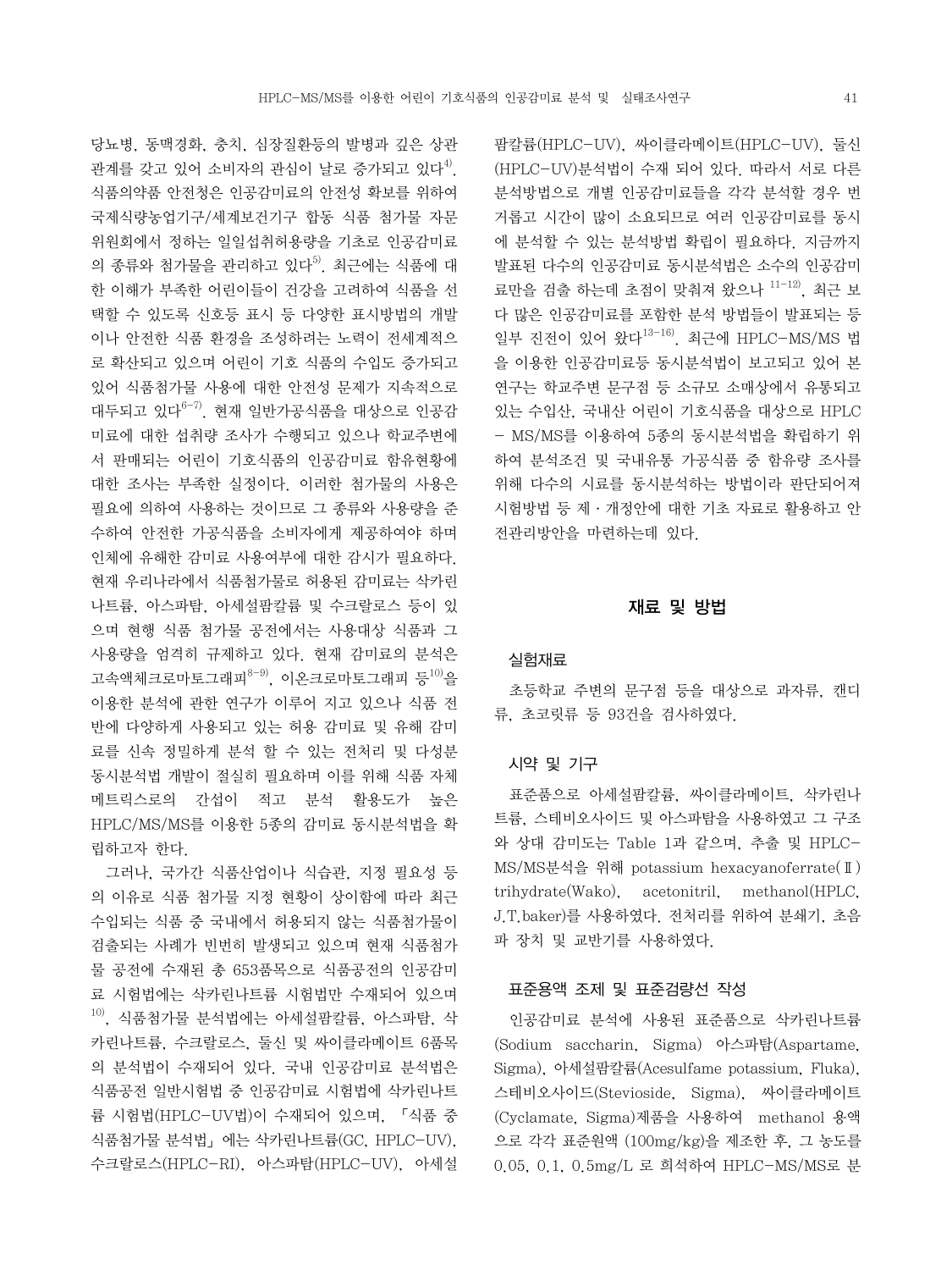| Sweetener    | Chemical structure                                                           | Relative sweeteness |
|--------------|------------------------------------------------------------------------------|---------------------|
| Acesulfame K | ∘≷ອ<br>$N^- K^+$                                                             | 200                 |
| Cyclamate    | $O^-$ Na <sup>+</sup><br>N<br>H                                              | $30\,$              |
| Saccharin    | NН                                                                           | 300                 |
| Stevioside   | HO<br>HO<br>HO.<br>Юŕ<br>ÒН<br>=CH,<br>$H_3C$<br>OH<br>HO <sup>-</sup><br>òн | $300\,$             |
| Aspartame    | O<br>OCH <sub>3</sub><br>O<br>'Nʻ<br>ő<br>NH <sub>2</sub><br>ÒН              | 180                 |

Table 1. Chemical structure and Relative sweeteness of five sweeteners

석하여 표준 검량선을 작성하였다.

#### 시험용액의 조제

 분쇄기로 파쇄한 시료 10g, 50% methanol 25mL과 침전용 Carrez 시액으로는 페로시안 칼륨(potassium ferrocyanide 3-hydrate) 150g에 물을 가하여 1,000mL 한 것을 Clearing reagent Ⅰ로 황산아연 (Zinc sulfate 7-hydrate) 300g에 물을 가하여 1,000mL 한 것을 Clearing reagent Ⅱ로 사용하여 Clearing reagent Ⅰ, Ⅱ 2mL를 추출용기 50mL에 넣 고 교반기로 교반 후 초음파처리(37 kHw, 1200W, 30 분)로 추출한다. 추출 후 0.22㎛ cartridge filter (Millipore corporation, USA)로 여과하여 HPLC-MS /MS로 분석하였다.

#### 회수율

혼합 감미료 표준액(0.5mg/kg)을 재료에 첨가한 후 시료 전처리와 동일한 방법으로 처리하여 회수율을 구하였으

며, 3회 반복 실험하였다.

#### 기기 조건

 감미료를 분석하기 위해 AccelaTm LC system이 부착 된 TSQ Quantum Ultra(Thermo Scientific)를 사용하 였고, HPLC 조건은 HECTOR-M C18 (150mm X 2.1 mm 5㎛)컬럼을 사용하였으며 이동상으로는 water 와 acetonitril (95:5)를 이용화여 0분에서 2분간 용리 한 후 2분에서 10분까지 linear gradient로 acetonitril이 80%가 되도록 7분간 유지 한 다음 20분 까지 acetonitril 5%로 유지하면서 0.3mL/min의 유속으로 분석하였고 시료는 10㎕ 주입하였다. 검출을 위한 MS/MS 분석조건은 ESI(electrospray ionization) 이온 화 방식을 선택하였다. positive 와 negative mode에서 SRM (selected reaction monitoring) 방식을 사용하여 nebulizing gas 로 질소가스, collision gas로 아르곤 가 스를 사용하였고 기타 MS/MS 파라미터는 spray voltage 3800V, sheath gas pressure 20psi,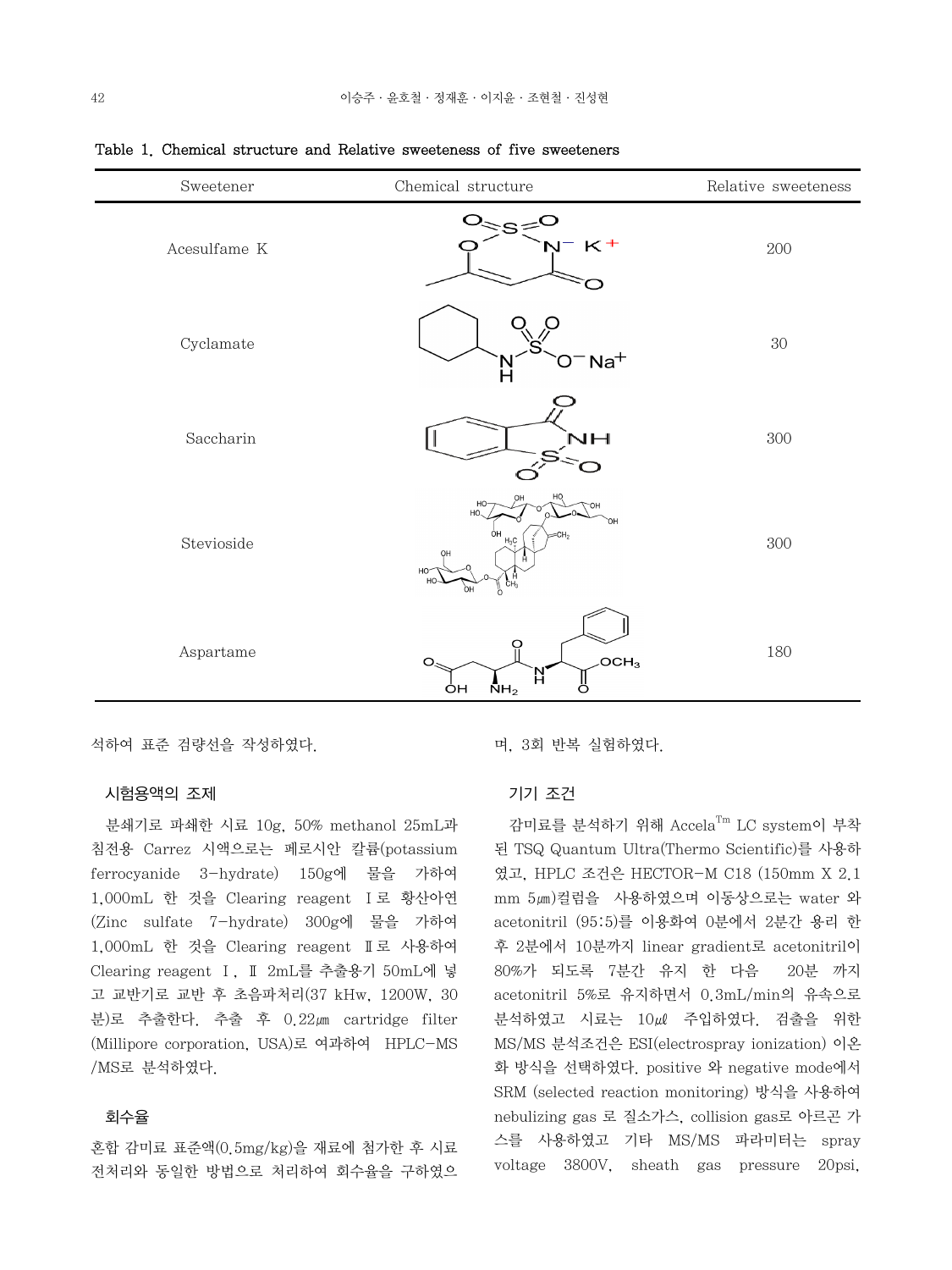auxiliary gas 25psi, ion transfer capillary temperature 350℃로 설정하여 최적화 하였다.

#### 결과 및 고찰

#### 원산지별 현황

 총 93의 시료를 원산지별로 분류하면 중국 34건, 한국 27건, 인도네시아 11건, 말레이시아 7건, 일본 4건, 터키 3건, 필리핀, 미국 각각 2건이며 , 인도, 스페인, 독일이 각각 1건이었다(Fig. 1).

#### 식품종별 현황

총 93의 시료를 식품종별로 분류하면 사탕이 49건, 과

자 32건, 츄잉검 9건, 기타어육가공품,

 기타코코아가공품, 밀크쵸코릿 등이 각각 1건으로 나 타났다(Fig. 2).

#### 기기분석

 인공감미료 표준물질을 질량분석기로 주입한 후 ESI모 드에서 양이온 (+) 모드와 음이온(-) 모드를 사용하여 각 성분의 모드를 살펴 본 결과 아세설팜칼륨, 싸이클라메이 트, 삭카린나트륨, 수크랄로스, 스테비오사이드의 경우에 는 음이온 모드에서 아스파탐은 양이온 모드에서 좋은 감 도를 보였고, 분석의 선택성과 검출강도를 높이기 위해 MS/MS 분석시 SRM(selected reaction monitoring)모 드로 각 성분별로 감응도가 큰 collision energy를 선정 하여 각각의 성분에 대한 최적의 분석 조건을 얻은 결과



Fig. 1. Classification according to origin of countury in 93 samples.



Fig. 2. Distribution according to food type in 93 samples.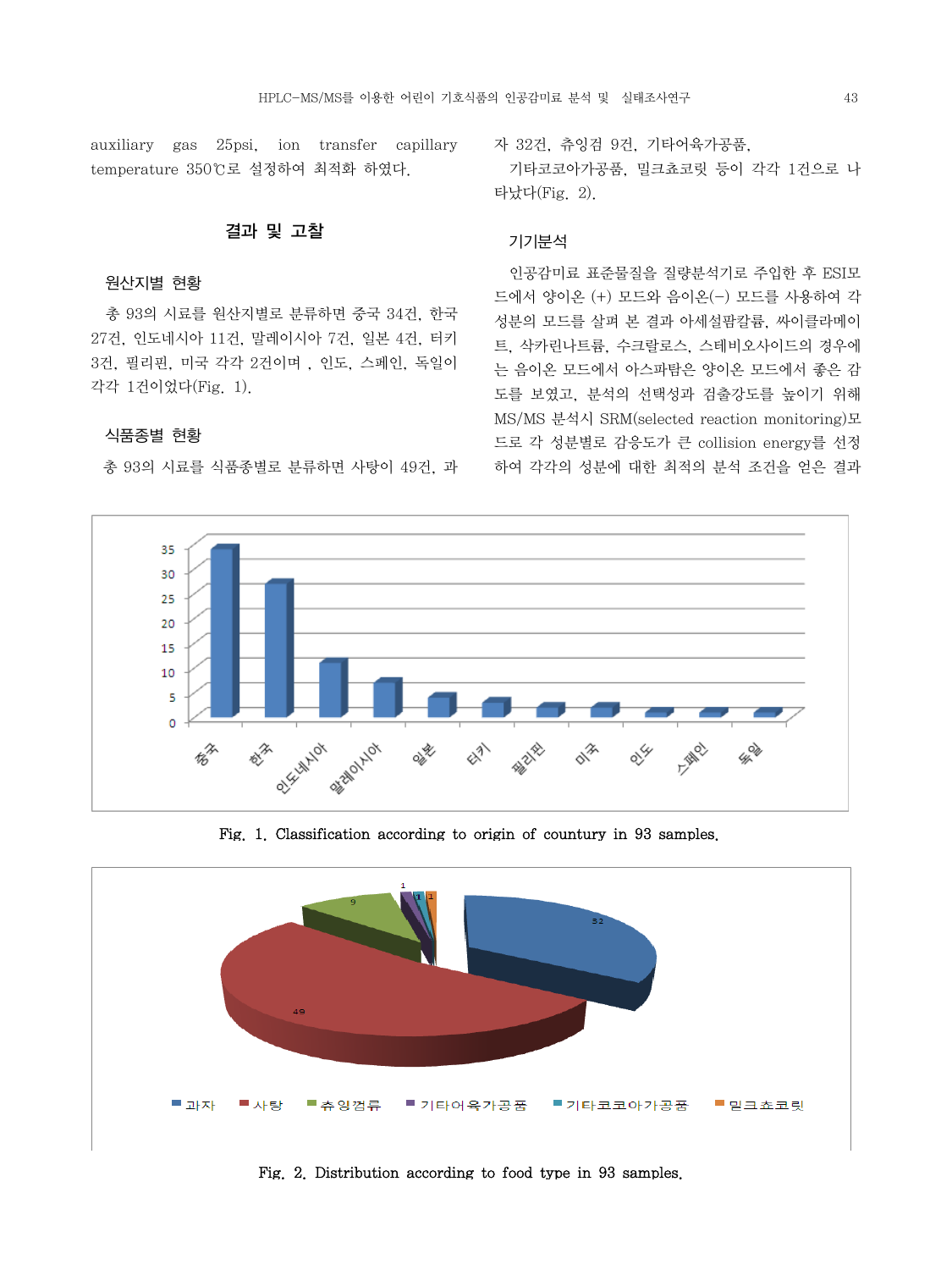Table 3 에서와 같이 각 감미료의 최적 collision energy 는 아세설팜칼륨(14, 40V), 싸이클라메이트 (27, 23V), 삭카린나트륨(18, 35V), 스테비오사이드(35, 36V), 아스 파탐(29, 11V)로 이때 각각의 parent ion, quantization ion, confirm ion은 아세설팜칼륨(162,

82, 78 m/z), 싸이클라메이트(178, 80, 96m/z), 삭카린 나트륨(182, 106, 42m/z), 스테비오사이드(803, 479, 641 m/z). 아스파탐(295, 120, 235m/z)이었다. Fig. 3 은 감미료의 SRM 크로마토그램에서는 아세설팜칼륨, 싸 이클라메이트, 삭카린나트륨, 스테비오사이드 및 아스파

| Compounds    | Parents<br>$\text{ion}(m/z)$ | Quantization<br>$\text{ionion}(m/z)$ | Confirm<br>$\text{ion}(m/z)$ | Collision<br>Energy | Polarity |
|--------------|------------------------------|--------------------------------------|------------------------------|---------------------|----------|
| Acesulfame K | 162                          | 82                                   | 78                           | 14.40               | Neg      |
| Cyclamate    | 178                          | 80                                   | 96                           | 27.23               | Neg      |
| Saccharin    | 182                          | 106                                  | 42                           | 18.35               | Neg      |
| Stevioside   | 803                          | 479                                  | 641                          | 35,36               | Neg      |
| Aspartame    | 292                          | 120                                  | 235                          | 29.11               | Pos      |

|  |  |  |  | Table 3. SRM (Selective Reaction Monitoring) transition of five sweeteners |  |  |  |  |
|--|--|--|--|----------------------------------------------------------------------------|--|--|--|--|
|--|--|--|--|----------------------------------------------------------------------------|--|--|--|--|



Fig. 3. SRM(Selective Reaction Monitoring) chromatogram of five sweeteners.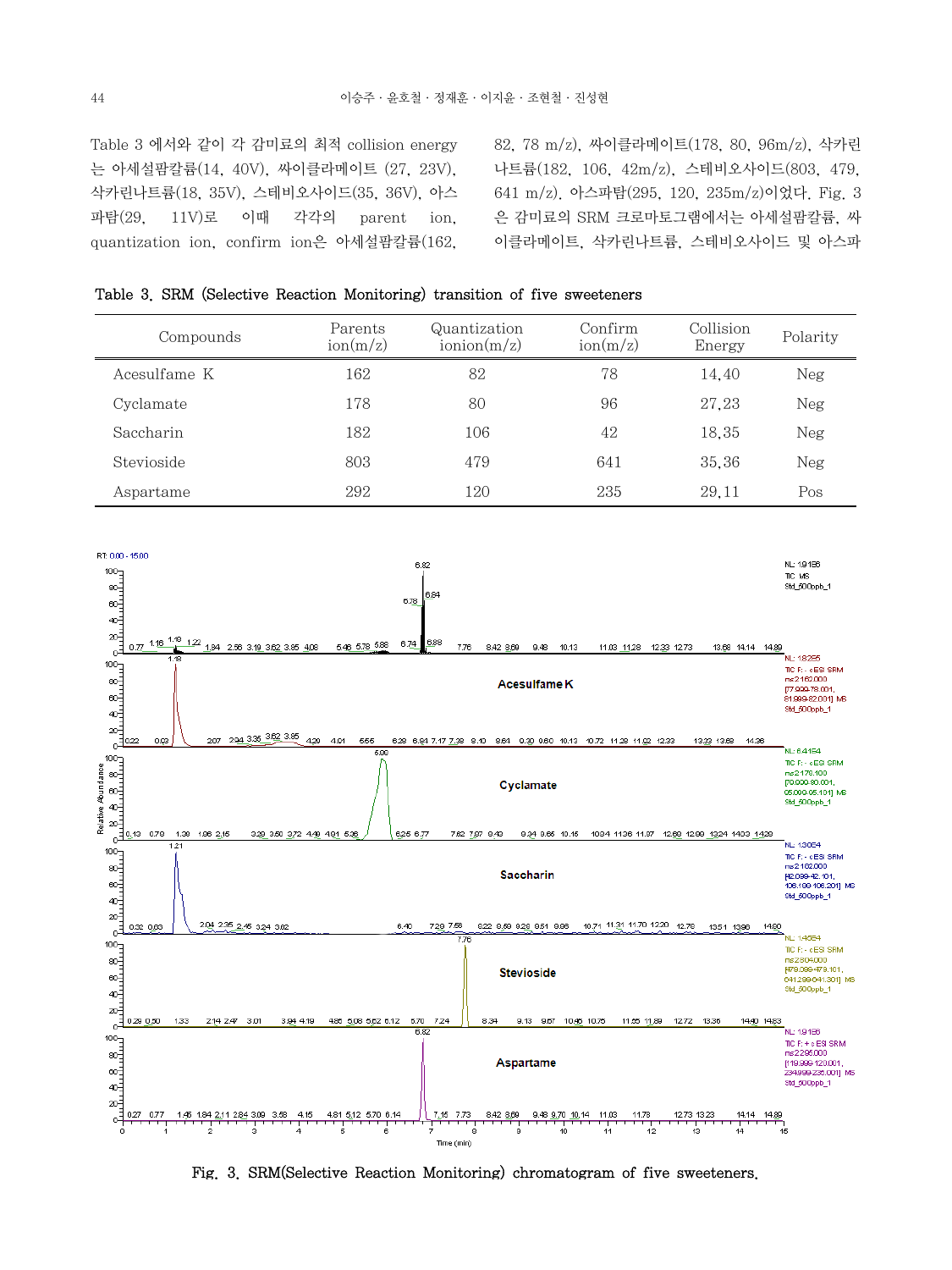탐의 고유한 confirm ion 과 quantization ion 으로 확 인 및 정량하였고 머무름 시간은 1.18 ~ 7.76로 10분 이

내로 분석이 가능하였다. 김등 $^{8,9}$ 이 HPLC를 이용한 감미 료 분석시 두 개의 검출기를 사용하여 동시 분석이 어려

|  |  |  |  |  | Table 4. Recovery rates $(\%)$ of five sweeteners |
|--|--|--|--|--|---------------------------------------------------|
|--|--|--|--|--|---------------------------------------------------|

| Compounds    | Correlation                  | Recovery rates $(\%)$ |        |  |  |
|--------------|------------------------------|-----------------------|--------|--|--|
|              | Coefficient(R <sup>2</sup> ) | Candy                 | Cookie |  |  |
| Acesulfame K | 0.9996                       | 95.8                  | 90.2   |  |  |
| Cyclamate    | 1,0000                       | 96.1                  | 95.3   |  |  |
| Saccharin    | 0.9952                       | 95.3                  | 97.6   |  |  |
| Stevioside   | 0.9977                       | 92.3                  | 88.4   |  |  |
| Aspartame    | 0.9985                       | 96.4                  | 92.6   |  |  |



Fig. 4. Mass spectra of product ion scanning of standard solution.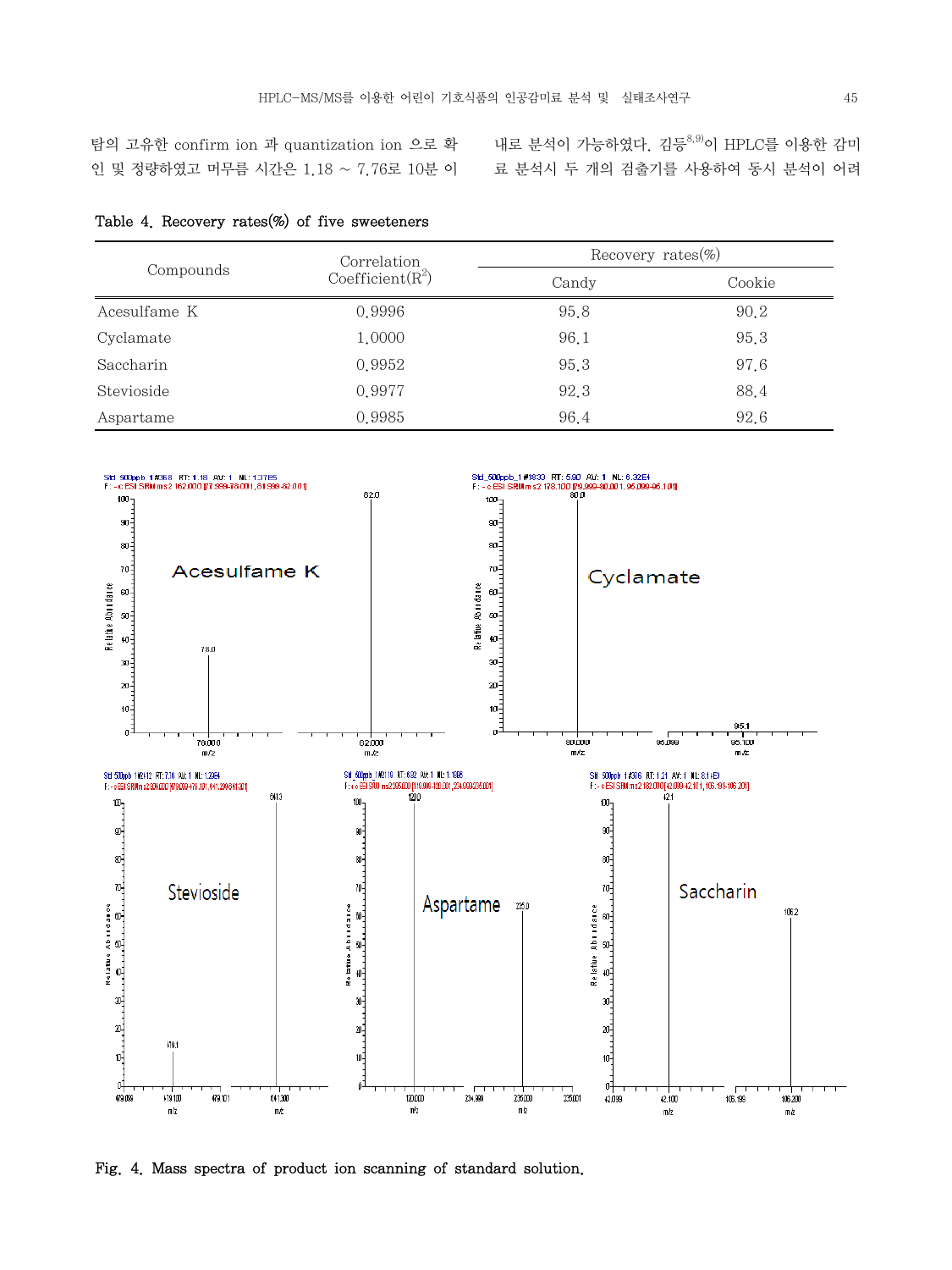| Food type                                   | Concentration of sweeteners $(mg/Kg)$ |           |           |                      |                    |  |
|---------------------------------------------|---------------------------------------|-----------|-----------|----------------------|--------------------|--|
|                                             | Acesulfame K                          | Cyclamate | Saccharin | Stevioside           | Aspartame          |  |
| $\text{Candy}(49)$                          | N.D                                   | N.D       | N.D       | N.D                  | 2<br>(9.06, 89.04) |  |
| $\text{Cookie}(32)$                         | N.D                                   | N.D       | N.D       | 2<br>(4, 41, 16, 52) | 1<br>(17.21)       |  |
| Other processed Cocoa<br>products(1)        | N.D                                   | N.D       | N.D       | N.D                  | N.D                |  |
| Milk chocolate $(1)$                        | N.D                                   | N.D       | N.D       | N.D                  | N.D                |  |
| Other processed meat<br>fish products $(1)$ | N.D                                   | N.D       | N.D       | N.D                  | N.D                |  |
| Chewin $\text{gum}(9)$                      | N.D                                   | N.D       | N.D       | N.D                  | N.D                |  |

Table 5. The Content of 5 sweeteners in children's favorite foods



Fig. 5. Correlation Coefficient $(R^2)$  of five sweeteners.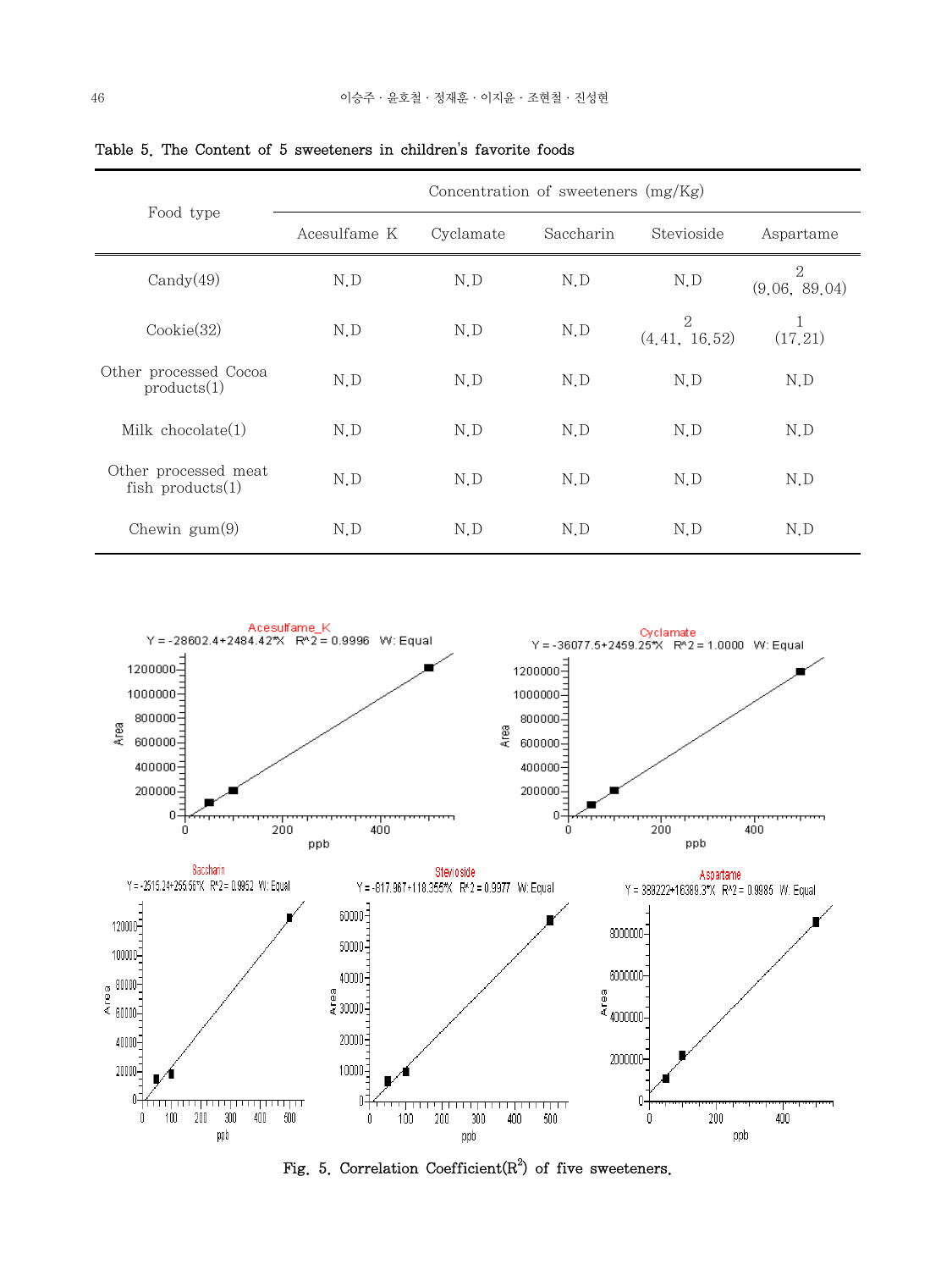웠으나, 본 실험의 경우 동시 분석이 가능하였다. 정성에 그치지 않고 정량함으로써 기존 분석방법과 차별되는 결 과를 얻었다.

#### 검량선 및 회수율

 5종의 감미료 표준액을 0.05~0.5 mg/kg의 농도로 조 제 한 후 분석 검량선을 작성한 결과 각각 감미료의 상관 계수(R<sup>2</sup>)은 0.9952~1.0000로 양호한 직선상의 그래프 를 얻을 수 있었다(Fig. 5)

시료에 대한 감미료의 분석법 회수율은 과자 및 캔디를 잘게 분쇄하여 10g를 취한 후에 혼합 표준용액(각각 0.5mg/L)를 첨가 한 후 회수율 시험을 3회 반복한 결과 는 Table 4에서 보는 바와 같이 과자의 회수율은 88.40~97.6%이고 캔디는 92.3~96.1%로 전반적으로 좋은 회수율을 보였다. 김 등<sup>9)</sup>의 식품에서 아세설팜칼륨, 삭카린나트륨 등을 HPLC로 분석한 회수율 92.5% ~97.3%의 결과와 유사하였다.

#### 어린이 기호식품 감미료 분석

 부산시내에서 유통 중인 어린이 기호식품 93건에서 5 종류의 감미료를 측정한 결과는 과자류에서 스테비오사이 드 2건, 아스파탐이 1건이 검출되었으며 농도는 각각 스 테비오사이드는 4.41 , 16.52mg/kg 이었고 아스파탐은 17.21 mg/kg 이었으며, 캔디류에서는 아스파탐이 2건 검출 되었다. 농도는 아스파탐 2건에 9.06, 89.04mg/kg 이 검출 되었다(Table 5).

 과자에서의 아스파탐에 대한 사용량은 5,000mg/kg 이하이고 스테비오사이드에 대해서는 규제치가 없으며, 캔디에 대해서는 아스파탐과 스테비오사이드에 대한 규제 치는 없다. 따라서 검출된 감미료는 사용 가능한 감미료 이며 사용금지된 감미료는 검출 되지 않았다. 김 등<sup>17)</sup>의 식품에서 6종의 감미료를 HPLC-MS/MS를 이용한 결과 와 분석할 때 분석 시간은 10분 이내로 본 실험방법에서 의 분석시간과 회수율등의 유사한 결과가 나타났다.

#### 요 약

 총 93의 시료를 원산지별로 분류하면 중국이 34건, 한 국이 27건으로 각각 29%로 36.5%로를 차지하고 있으며 식품종별로는 사탕이 49건, 과자 32건으로 각각 34.4%, 52.7%로 나타났으며, 아세설팜칼륨, 싸이클라메이트, 삭 카린나트륨, 스테비오사이드, 아스파탐을 HPLC-MS /MS이용하여 동시 분석한 결과 각 감미료 별로 고유한 스팩트럼을 얻어 정량하여 머무름 시간은 1.18 ~ 7.76로 10분이내로 분석이 가능하였다. 각각 감미료의 상관계수  $\rm R^2$ 은 0.9952~1.000로 양호한 직선상의 그래프를 얻을 수 있었다. 시료에 대한 5종의 감미료에 대한 분석법의 회수율은 과자의 회수율은 88.40~97.6%이고 캔디는 92.3~96.1%로 전반적으로 좋은 회수율을 보였다. 부산 시내에서 유통 중인 어린이 기호식품 93건에서 5종류의 감미료를 측정한 결과는 과자류에서 스테비오사이드 2건, 아스파탐이 1건이 검출되었으며, 캔디류에서는 아스파탐 이 2건 검출되었다. 그 농도는 과자에서는 스테비오사이 드는 4.41, 16.52mg/kg 이었고 아스파탐은 17.21 mg/kg 이었으며, 캔디의 경우 아스파탐만 검출되었으며 2건에 9.06 , 89.04mg/kg이 검출 되었다.

#### 참고문헌

- 1. Lee, C.H., Park. S.K., Yoon, H.J., Park, J.S., Lee, J.O. and Lee, C.W. : Estimation of daily intake of artificial sweeteners and antioxidants in food. Korea J. Food Sci. Technol., 32, pp.519~524(2000).
- 2. Jung, K.H. : Research directions for food additives safety. *J. Fd. Hyg. Safety*, 4, pp.  $398 \sim 407(2009)$ .
- 3. Choi, C.W., Jeong J.Y., Park , H.S., Moon. J.H., Lee, K.H. and Lee, H.M. : Evaluation of toxicological data food additives and guidline for ADI establishment - Polydimethyl siloxane as emulsifier. J. Fd. Hyg. Safety, 24, pp.  $352 \sim 356(2009)$ .
- 4. Kim, H.Y., Yoon, H.J., Hong, N.H., Lee, C.H., Park, S.K., Choi, J.D., Choi, W.J., Park, S.Y., Kim, J.H. and Lee, C.W. : A study on the analytical method of artificial sweeteners in foods. Korean J. Food Sci. Technol., 36, pp.14~18(2004).
- 5. Lee, Y.M., Na B.J., Lee ,Y.S., Kim, S.C., Lee, D.H., Seo I.W., Choi ,S.H. and Ha, S.D. : Monitoring of tar color content in children's snack and its exposure assessment. J. Fd. Hyg.  $safety$ , 26, pp.57~63(2011).
- 6. Choi, Y.S., Chang N.S., Joung, H.J., Cho, S.H. and Park, H.K. : A study on the guideline